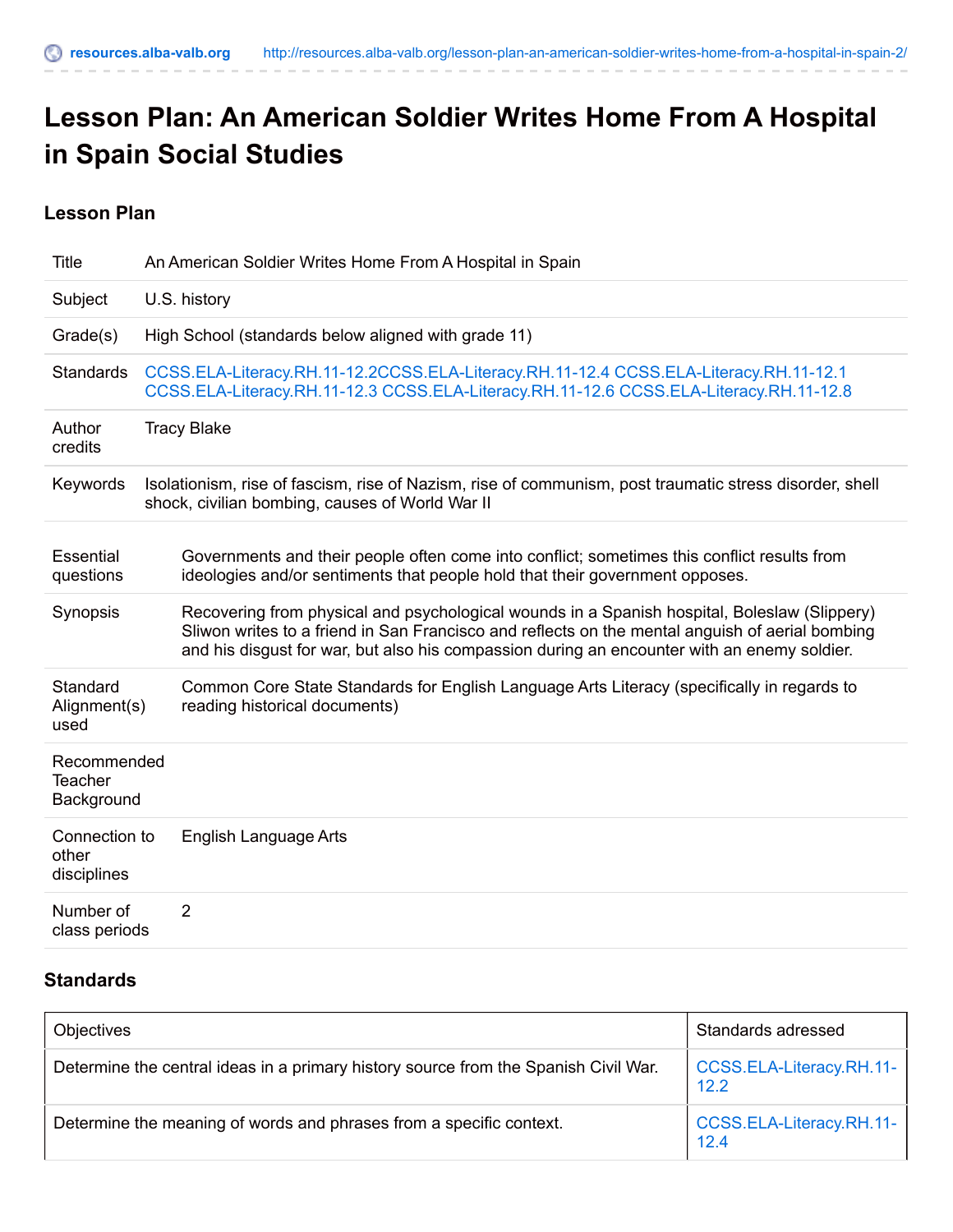| Cite specific evidence to support analysis of a primary source.              | CCSS.ELA-Literacy.RH.11-<br>12.1 |
|------------------------------------------------------------------------------|----------------------------------|
| Evaluate explanations for actions and whether or not these explanations are  | CCSS.ELA-Literacy.RH.11-         |
| supported in the text.                                                       | 12.3                             |
| Evaluate the author's point of view on his experience in the war.            | CCSS.ELA-Literacy.RH.11-<br>12.6 |
| Evaluate the validity of the author's assertions by corroborating with other | CCSS.ELA-Literacy.RH.11-         |
| information.                                                                 | 12.8                             |

# **LESSON 1**

#### **Lesson Objectives and Corresponding Standards**

- Determine the central ideas in a primary history source from the Spanish Civil War. CCSS.ELA-[Literacy.RH.11-12.2](http://www.corestandards.org/ELA-Literacy/RH/11-12/2/)
- o Determine the meaning of words and phrases from a specific context. [CCSS.ELA-Literacy.RH.11-12.4](http://www.corestandards.org/ELA-Literacy/RH/11-12/4/)

# **Primary Sources**

Textbook and/or notes

## **Procedures**

- 1. Lead-In/Hook:Why do soldiers write letters home? Also, what purpose do those letters serve to family members or others (such as historians) when the letters are "saved for posterity"?
- 2. Pre-assessment and activation of prior knowledge:
	- 1. What was the world-wide/U.S. economic climate like in the 1930s?
	- 2. Where and when did WWII begin?
	- 3. What European and Asian countries were involved in armed conflicts by 1937?
	- 4. Explain America's foreign policy of isolationism during the 1930s.
	- 5. How did Europe attempt to appease Hitler and other fascist leader's demands during the 1930s?
- 3. Step by Step:
	- 1. Develop vocabulary: Isolationism, fascism/fascist, communism, faction, ideology, sentiment
	- 2. Make connections between the rise of fascism and communism, a worldwide depression, and reasons for American isolationism.
	- 3. Discuss/answer the following
		- When was the Spanish Civil War?
		- What were the factions that fought in the war and what were their ideologies and aims?
		- What other international events were occurring during this time period?
		- What was the prevailing international (and U.S.) sentiment regarding events in Spain.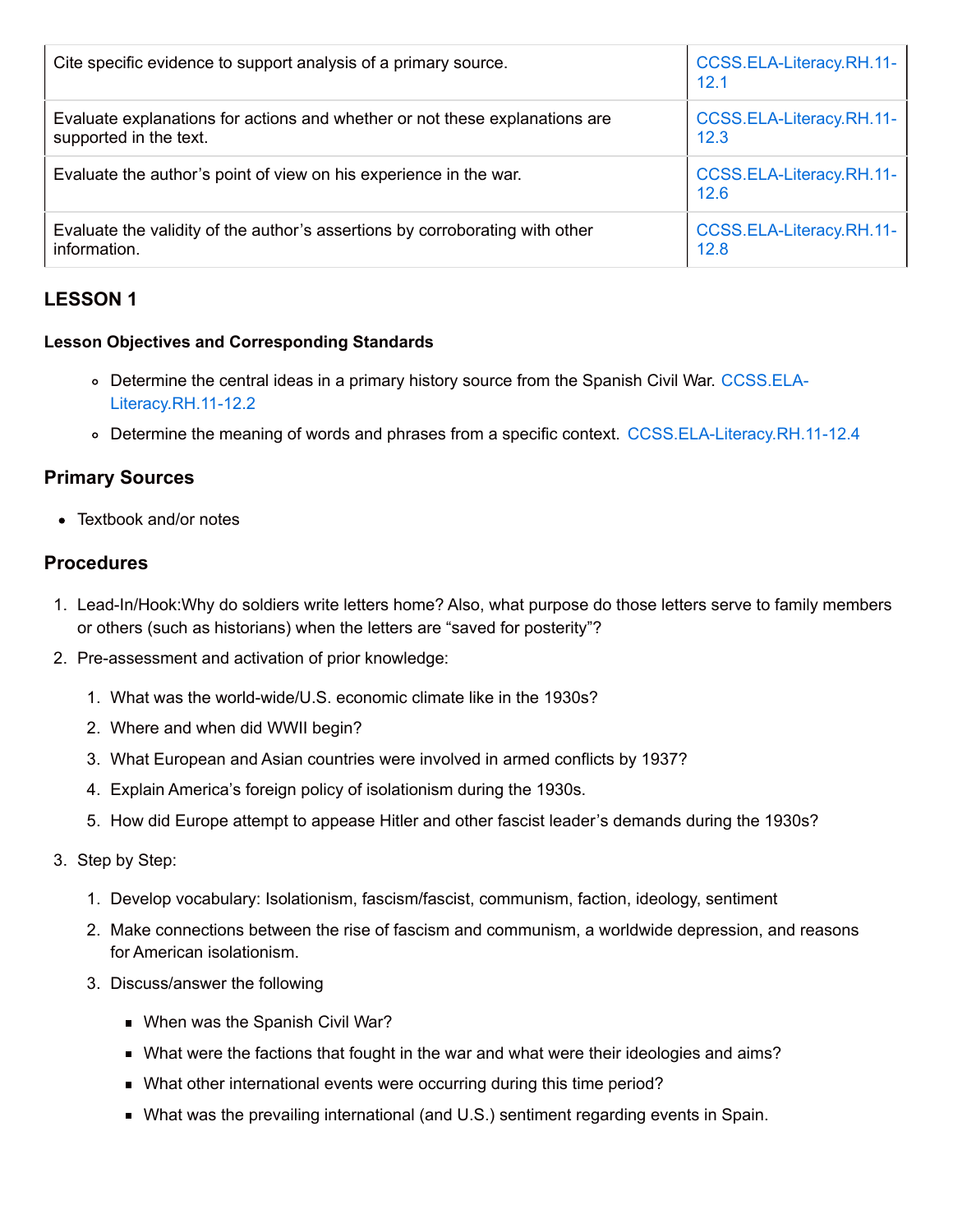4. Closure: Discuss how isolationism is a governmental policy but like any policy does not necessarily reflect the desires of individual citizens within a country.

# **LESSON 2**

#### **Lesson Objectives and Corresponding Standards**

- Cite specific evidence to support analysis of a primary source. [CCSS.ELA-Literacy.RH.11-12.1](http://www.corestandards.org/ELA-Literacy/RH/11-12/1/)
- Evaluate explanations for actions and whether or not these explanations are supported in the text. CCSS.ELA-[Literacy.RH.11-12.3](http://www.corestandards.org/ELA-Literacy/RH/11-12/3/)
- Evaluate the author's point of view on his experience in the war. [CCSS.ELA-Literacy.RH.11-12.6](http://www.corestandards.org/ELA-Literacy/RH/11-12/6/)
- Evaluate the validity of the author's assertions by corroborating with other information. CCSS.ELA-[Literacy.RH.11-12.8](http://www.corestandards.org/ELA-Literacy/RH/11-12/8/)

## **Primary Sources**

Letter by Boleslaw (Slippery) Sliwon to Samuel Kutnich.

## **Procedures**

- 1. Lead-In/Hook:Is it possible for individuals to experience conflicting emotions simultaneously? For example, can someone feel both anger and pity at the same time, or hatred and love?
- 2. Pre-assessment and activation of prior knowledge: Review material from lesson 1. In addition, answer the following:
	- 1. What strategies/tactics did the Germans use in the Spanish Civil War?
	- 2. When did foreign intervention begin?
	- 3. When did the first members of the Abraham Lincoln Brigade enter Spain to fight?
- 3. Step by Step:
	- 1. After activating prior knowledge, read the biographical information and the letter from Slippery Sliwon (see Appendix)
	- 2. Answer the following questions in small and/or large groups:
		- What clues are there that give you answers to Sliwon's age, ethnicity, social class, and political philsophy?
		- What is his job in the Lincoln Battalion?
		- What indications are there for Sliwon's reasons for fighting?
		- What is his attitude toward the war?
		- **Sliwon said in the last paragraph, "Those who start wars are not human." What does he mean,** and to what extent do you agree?
		- Do you agree with Sliwon's assertion that rebel prisoners (in the last paragraph) "were happy that they at last were with the loyalist people"? Why does he make this statement?
		- How do you think he justifies fighting in the war when he appears to be adamantly against war?
		- What is the tone of the document? (What emotions does Sliwon communicate?)
		- Sliwon said he feels "hatred" and "pity." Are these feelings contradictory? Why or why not?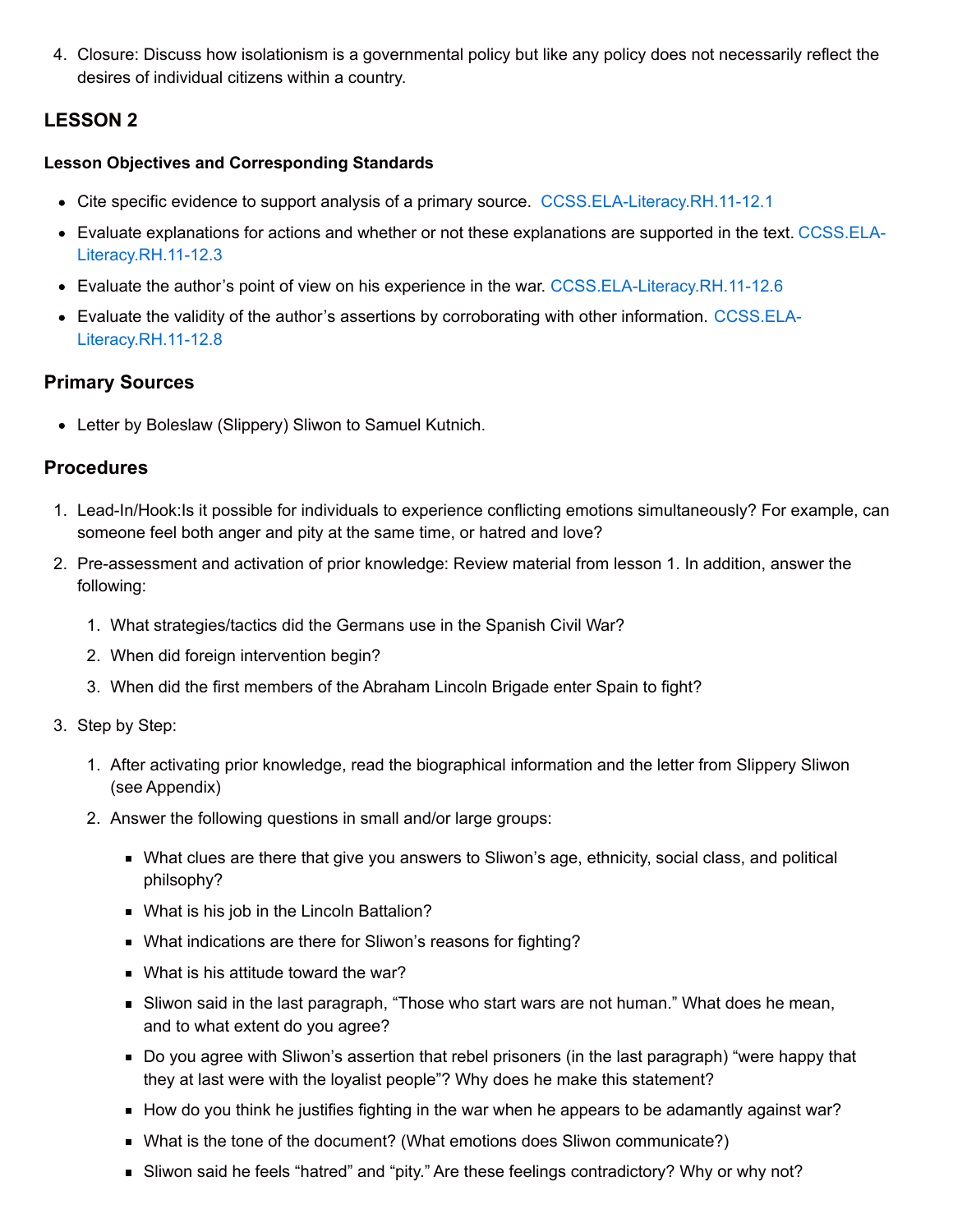4. Closure: Discuss the strength of the letter as a means of understanding war, as compared to a textbook? What are the strength and weakness of each?

## **Differentiation**

Struggling learners could have opportunities to learn from advanced learners if small, heterogeneous groups are used to read the document. Volunteers can read aloud to other group members to take advantage of multiple learning styles. Before the reading, the groups could be asked to pronounce, define, and/or clarify words and phrases from the reading, including "comrade," "remuthism," "strafing," "demoralizing," "shrapnel," "humanitarian," "loyalist," and "War Mongering". Differentiation can also be present in the complexity and/or rubric of the assessment items. For example, when reading and analyzing another SCW letter, struggling learners can be given a different set of questions to answer, or greater emphasis can be placed on some questions.

## **Assessment**

An assessment could include:

- 1. A free response question regarding the strengths and weaknesses of letters as a means of understanding history.
- 2. A free response question regarding a soldier's experience in war:
	- The conflicting emotions present, especially when our beliefs/ideologies about serving collide with the horrors of battle.
	- The conflicting emotions when our beliefs (and propaganda) about an enemy conflict with an encounter with a prisoner of war.
- 3. Reading and analysis of the tone of another Spanish Civil War letter (see Hyman Katz letter in Appendix.)

# **Appendix 1: Boleslaw (Slippery) Sliwon**

Boleshaw "Slippery" Sliwon was born in Karakow, Poland in 1913. He immigrated to the US with his parents. He lived in San Francisco, managing one year of high school, before beginning work as a seaman. He joined the Seaman's Union of the Pacific. He sailed for Spain in 1937, saw action in several battles, and was wounded when he wrote this letter to his friend Samuel Kutnich. "Comrade Samuel" was head of the San Francisco chapter of the Friends of the Abraham Lincoln Brigade, which sent small gifts to the soldiers. Sliwon was killed in 1938, still fighting the fascists. (We have left in most of the spelling and grammatical errors to give a feel for his spoken vocabulary.) *Boleslaw* (Slippery) Sliwon 15<sup>th</sup> International Brigade Lincoln Battalion c/o S.R.I. 17.1 Albacete Spain Nov 28, 1937 Dear Comrade Samuel Oh you must know that I am in the hospital recovering from a physical breakdown, nervous breakdown, yellow Jaundice, at the present I have a minor touch of remuthism in my left shoulder, and a cold not worth mentioning, but since I began coughing while I began to write this letter, it made me do so. At this beautiful seaside health resort, there are some boys you may know... I almost forgot to tell you about our bombing we got the other day. Sitting in a café the other afternoon eating some nice fried fish, there was a loud Booming, I jumped about two feet of my chair and fell on the floor, soon I heard a roar of planes, they flew over the café, with their machine guns strafing the road or street. Good Christ I say, they're going to blow hell out of us soon, so they circled around went back to the railroad station, and then there was another Boom Boom. They flew low as hell strafing their machine guns at people who were panic stricken, running for *shelter, the town being no military value, was not armed with Antiaircraft batters. Doing their bit of demoralizing the population they flew down where all the hospitals are situated and began bombing the railroad tracks, somehow their poor bombmanship, they missed landing their bombs near an orphanage… I* hope they never come around again. I have been nervous since my hand shakes like as if I were cold or something. I was getting over a nervous breakdown from the bombing, I was at the front in a hospital, and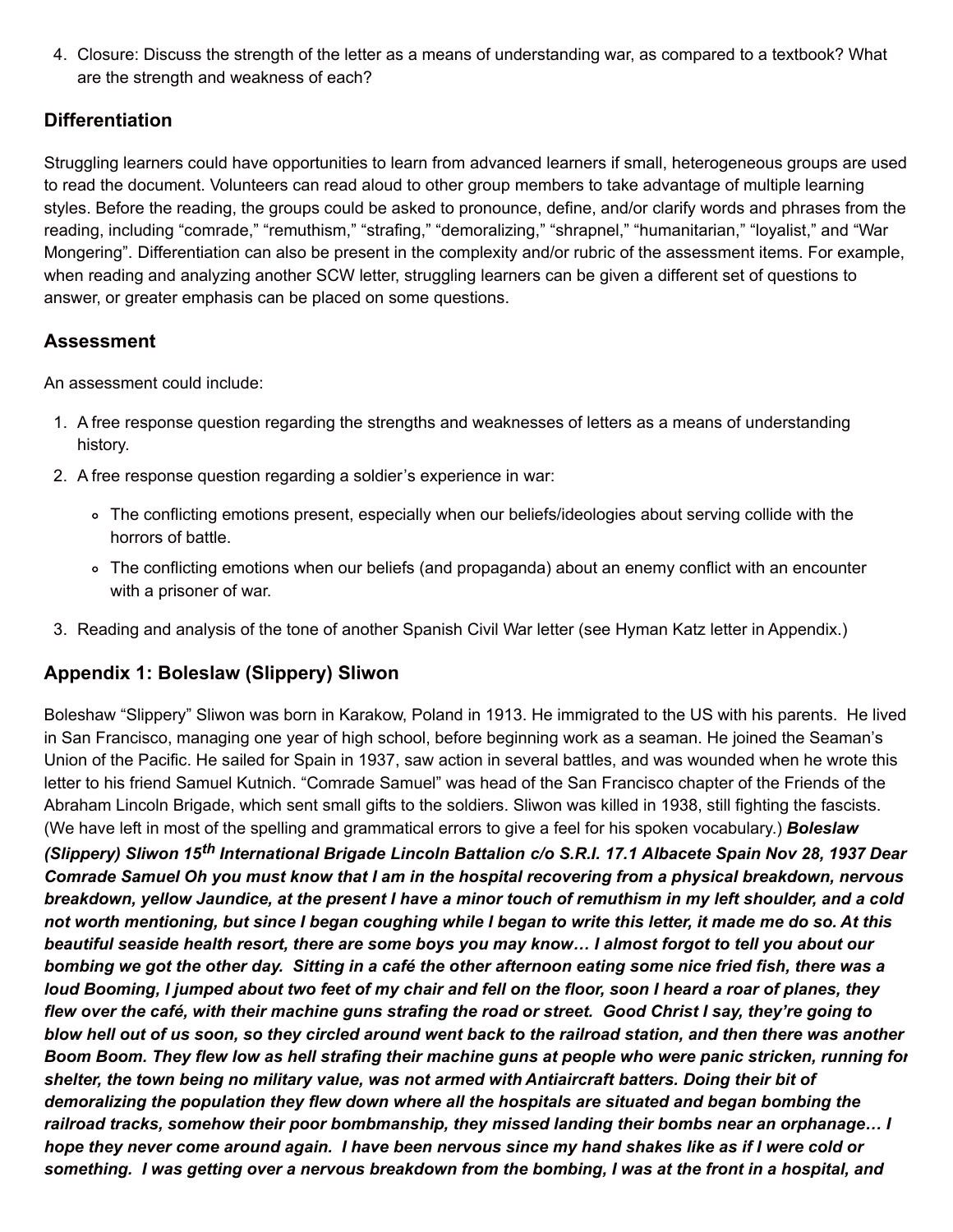now I'm back again, nervous. What a sensation to be bombed. When bombs drop near you and the noise grows louder and louder, and the next one it seems like you're going to be blown to hamburger. I have figured out a good punishment for people who want war, and those who provoke wars. First take the bastards and put them in a place surrounded by barbed wire so that they can't crawl out, then have about 100 airplanes fly over the place for a while, low so these bastards could see the bombs. Next on the menu have the little *pursuit planes come swooping down with their machine guns rattling, with hot lead dropping around this* fence, but not hitting any of these guys for that would be too easy for them at once. After half hour of these little planes, let the bombers come over and drop their load of big bombs but not on the men, no near them so that the noise could be heard, but not touched by shrapnel. After several hours of bombing, let those bastards out, and I guarantee that they would be cured of their War Mongering or any kind of war *propaganda, they all would become pacifists. This kind of treatment would be the best, because when they* send bombers to bomb children, how could a person be a humanitarian, and let bastards like that get away. Give them some of their own medicine. Many times I went through a village where fascist bombed the people, their faces showed it, sometime I was so mad at the fascists that tears began to run down my cheeks. Dud tole me you wanted to know what I thought of war. Quote Slowen, War is something miserable, that cannot be described on paper, tales of war maybe written, but one must be in war to really know what war is and its effects. Those who start wars are not humans, for war become a place where people forget they are humans and fight with no mercy shown, its either you or I that going to exist or both of us shall die. Unquote that my way of saying just how I feel, but I am sorry to say my emotions sometimes run high with hatred or pity. One day some fascists surrendered one had his arm shot off. He was in pain and was thirsty. Sez he to me, Please give me some water. Sure, I answered and gave him the canteen, he took about two swallows, and hand it back to me, he was afraid to drink more. I knew that he was dry so gave him the canteen and told him to drink all the water. Joy swept his face, he gulped down all the water to the last drop. Thanks comrade he said, tears rolled down cheeks with happiness, they were told by the fascist officers that it meant death and torture to be captured, but after they surrender they were happy that they at last were with the loyalist people. This young *boy with his shot off arm was rushed to a hospital in our ambulance…* With a Salud *Boleslaw (Slippery) Sliwon*

## **Appendix 2: Hyman (Chaim) Katz**

Hyman Katz was a volunteer from New York. He went to Spain without telling his mother because he did not want to upset her. But when he was wounded in action in 1937, the young volunteer decided to explain to his mother why he had enlisted against her wishes. His letter home reveals the motives of many other Jewish volunteers. **Citation:** Aaron Katz, "Letter from the Front in Spain," *Jewish Currents*, XL (February 1979), pp. 4-6, 16-17. 11/25/37 Dear Ma, It's quite difficult for me to write this letter, but it must be done; Claire writes me that you know I'm in Spain. Of course, you know that the reason I didn't tell you where I was, is that I didn't want to hurt you. I realize that I was foolish for not understanding that you would have to find out. I came to Spain because I felt had to. Look at the world situation. We didn't worry when Mussolini came to power in Italy. We felt bad when Hitler became Chancellor of Germany, but what could we do? We felt -though we tried to help and sympathize -that it was their problem and wouldn't affect us. Then the fascist governments sent out agents and began to gain power in other countries. Remember the anti-Semitic troubles in Austria only about a year ago. Look at what is happening in Poland; and see how the fascists are increasing their power in the Balkans-and Greeceand how the Italians are trying to play up to the Arab leaders. Seeing all these things-how fascism is grasping *power in many countries (including the U.S., where there are many Nazi organizations and Nazi agents and* spies)-can't you see that fascism is our problem- that it may come to us as it came in other countries? And don't vou realize that we Jews will be the first to suffer if fascism comes? But if we didn't see clearly the hand of Mussolini and Hitler in all these countries, in Spain we can't help seeing it. Together with their agent, Franco, they are trying to set up the same anti-progressive, anti-Semitic regime in Spain, as they have in Italy and Germany. If we sit by and let them grow stronger by taking Spain, they will move on to France and will not stop there; and it won't be long before they get to America. Realizing this, can I sit by and wait until the beasts get to my very door–until it is too late, and there is no one I can call on for help? And would I even